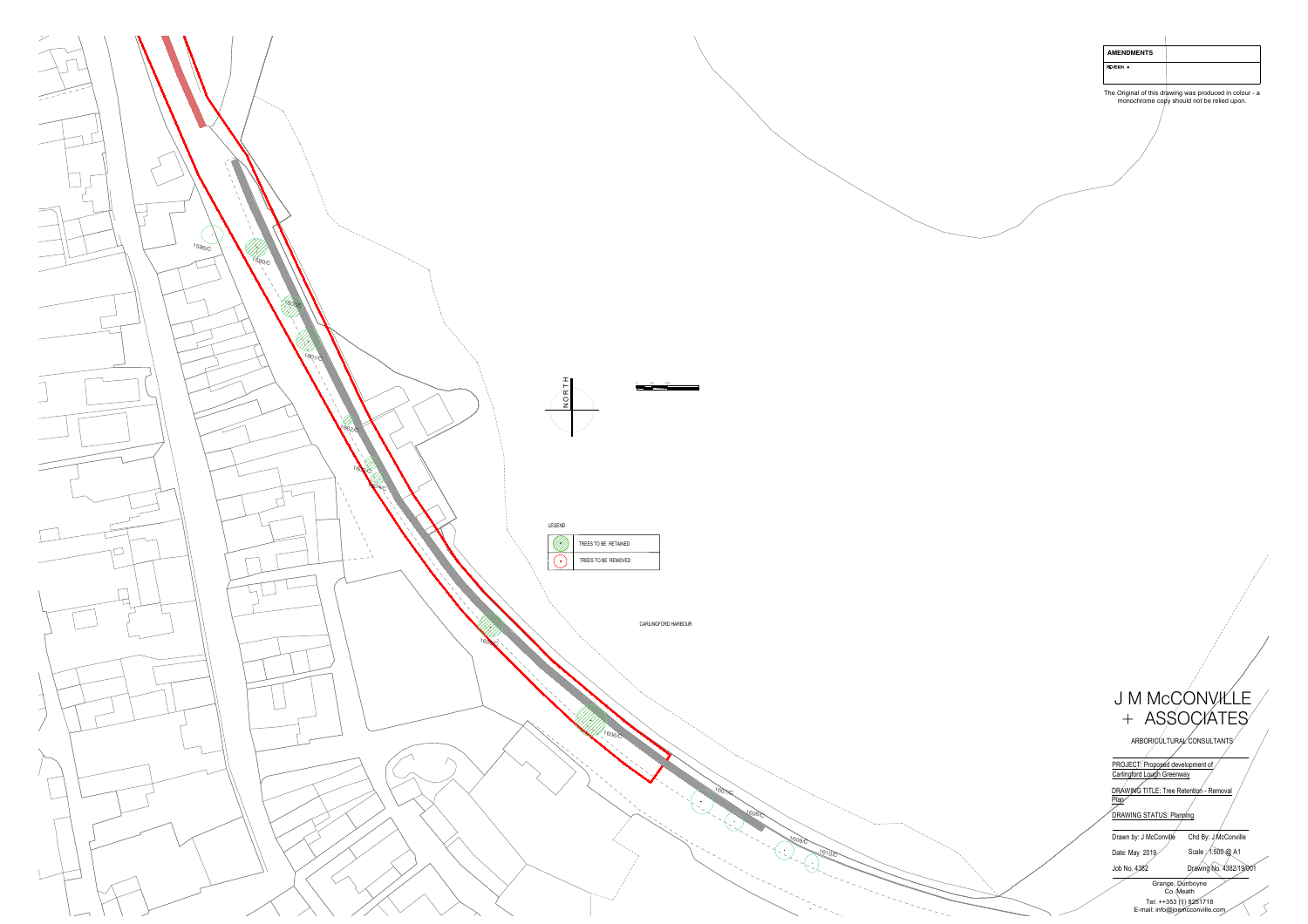

| <b>AMENDMENTS</b>                                      |                                                        |
|--------------------------------------------------------|--------------------------------------------------------|
| <b>REVISION A</b>                                      |                                                        |
|                                                        | The Original of this drawing was produced in colour- a |
|                                                        | monochrome copy should not be relied upon.             |
|                                                        |                                                        |
|                                                        |                                                        |
|                                                        |                                                        |
|                                                        |                                                        |
|                                                        |                                                        |
|                                                        |                                                        |
|                                                        |                                                        |
|                                                        |                                                        |
|                                                        |                                                        |
|                                                        |                                                        |
|                                                        |                                                        |
|                                                        |                                                        |
|                                                        |                                                        |
|                                                        |                                                        |
|                                                        |                                                        |
|                                                        |                                                        |
|                                                        |                                                        |
|                                                        |                                                        |
|                                                        |                                                        |
|                                                        |                                                        |
|                                                        |                                                        |
|                                                        |                                                        |
|                                                        |                                                        |
|                                                        |                                                        |
|                                                        |                                                        |
|                                                        |                                                        |
|                                                        |                                                        |
|                                                        |                                                        |
|                                                        |                                                        |
|                                                        |                                                        |
|                                                        | <b>J M MCCONVILLE</b>                                  |
| $+$                                                    | <b>ASSOCIATES</b>                                      |
|                                                        | ARBORICULTURAL CONSULTANTS                             |
| PROJECT: Proposed development of                       |                                                        |
| Carlingford Lough Greenway                             |                                                        |
| <b>DRAWING TITLE: Tree Retention - Removal</b><br>Plan |                                                        |
| <b>DRAWING STATUS: Planning</b>                        |                                                        |
| Drawn by: J McConville                                 | Chd By: J McConville                                   |
| $2019^{660/C}$<br>Date: May                            | Scale: 1:500 @ A1                                      |
| Job No. 4382                                           | Drawing No. 4382/19/010<br>Grange, Dunboyne            |
|                                                        | Co. Meath<br><u> Jel: ++353 (1)</u> 8251718            |
|                                                        | E-mail: info@joemcconville.com                         |



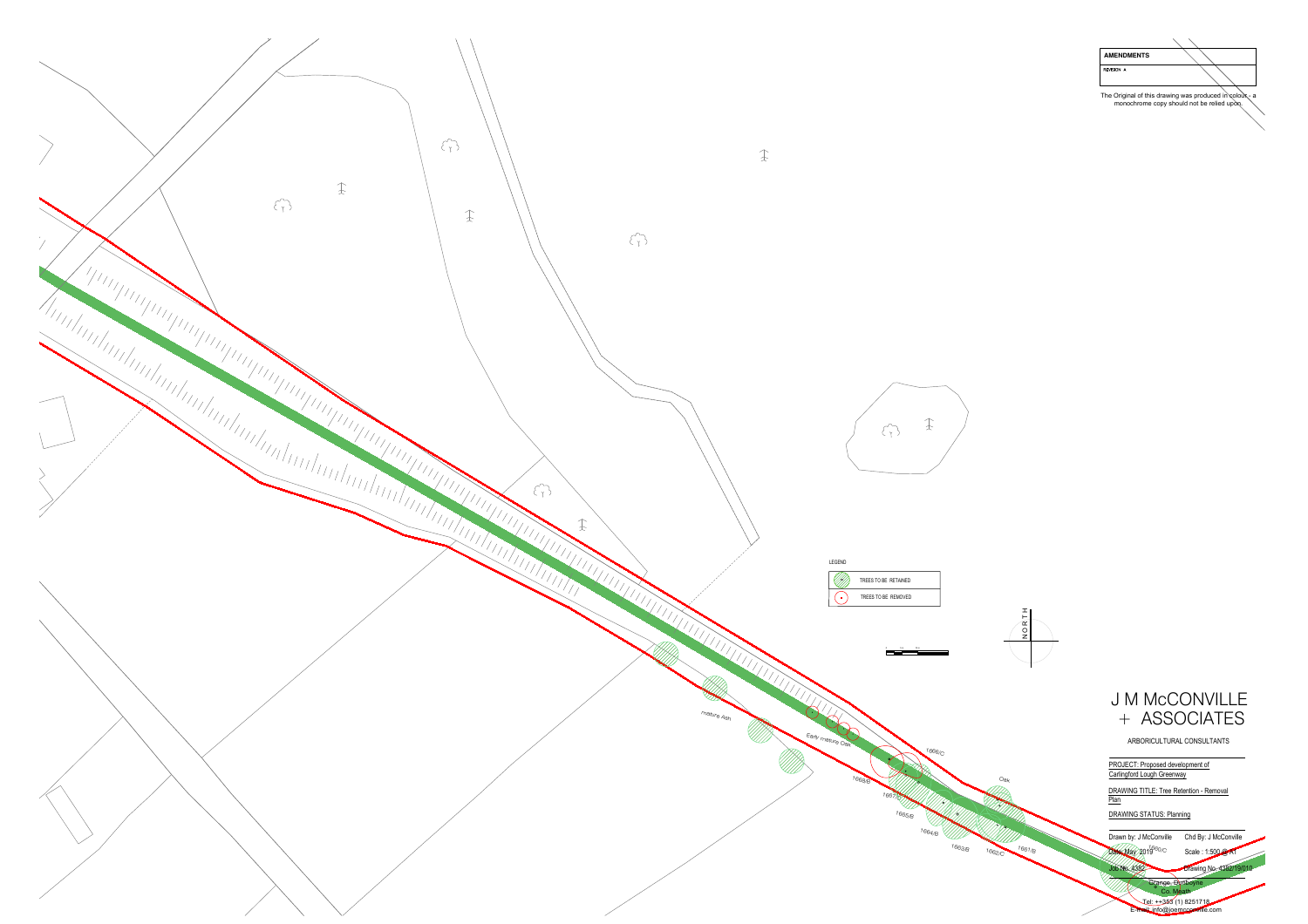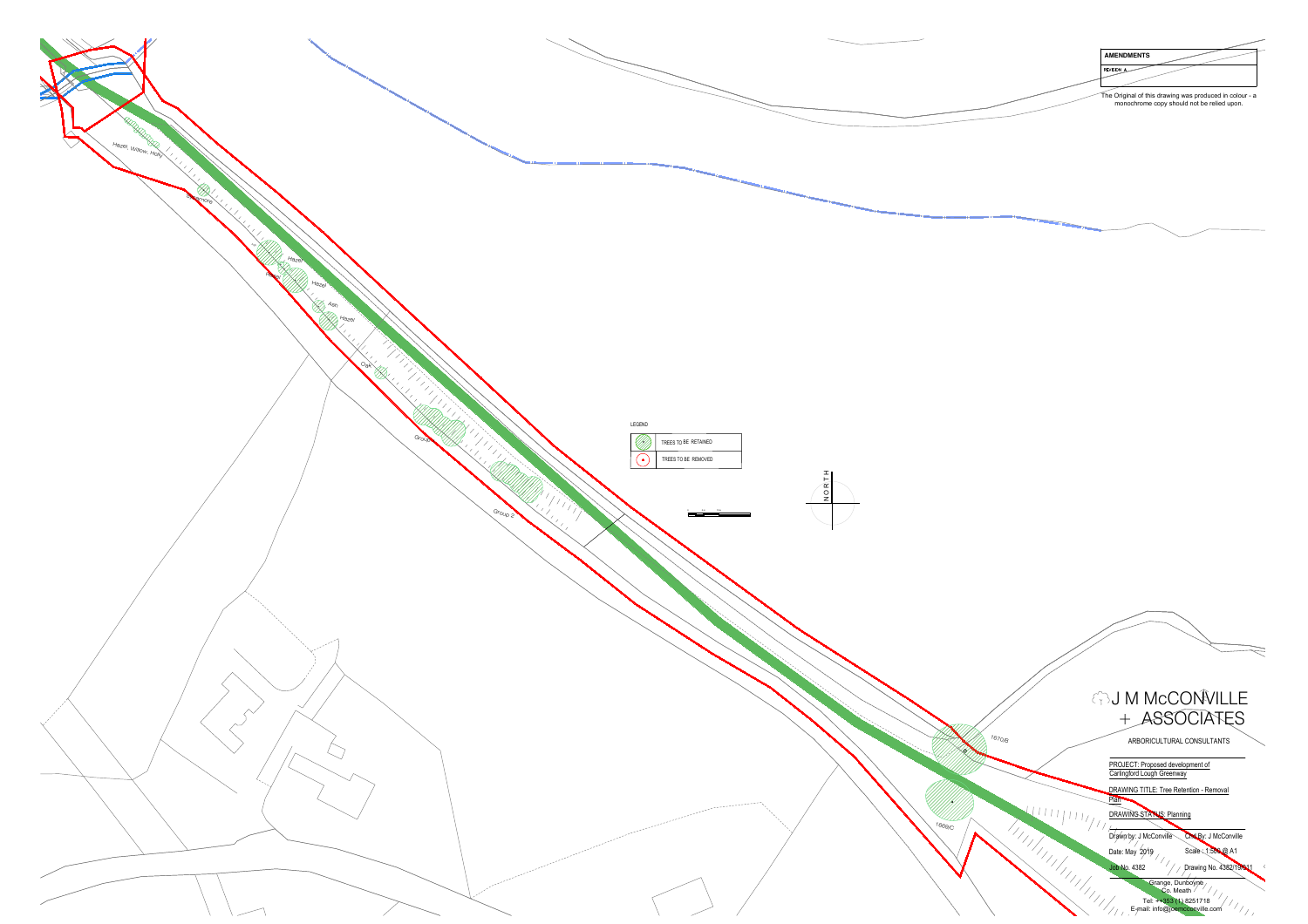![](_page_3_Figure_0.jpeg)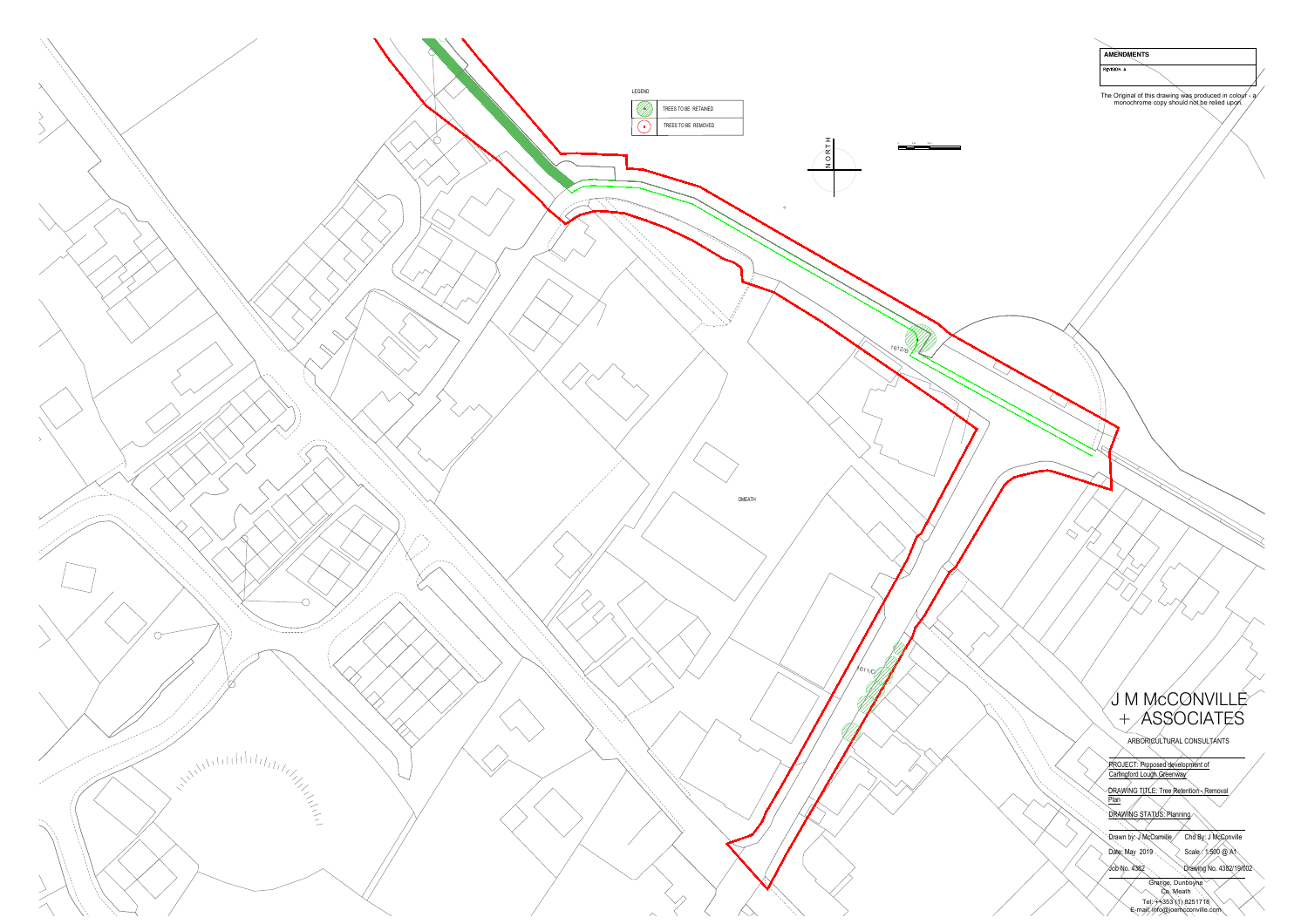![](_page_4_Figure_0.jpeg)

| <b>AMENDMENTS</b> |  |
|-------------------|--|
|-------------------|--|

REVISION A

The Original of this drawing was produced in colour - a<br>monochrome copy should not be relied upon.

![](_page_4_Picture_4.jpeg)

### U M MCCONVILLE<br>
+ ASSOCIATES<br>
ARBORICULTURAL CONSULTANTS<br>
PROJECT: Proposed development of<br>
Carlingford Lough Greenway AMENDMENTS<br>
WEST 4.<br>
The Original of this disading was produced in colour - a<br>
monochiome copy should not be relied uport.<br>
ARBORCULTURAL CONSULTANTS<br>
PROJECT: Proposed development of<br>
DRAWING STATUS: Primering<br>
DRAWING ST

ARBORICULTURAL CONSULTANTS<br>PROJECT: Proposed development of<br>Carlingford Lough Greenway

DRAWING TITLE: Tree Retention - Removal<br>
Plan<br>
DRAWING STATUS: Planning<br>
Drawn by: J McConville Chd By: J McConville

Date: May 2019 Scale : 1:500 @ A1<br>Job No. 4382 Drawing No. 4382/19/003<br>Grange, Dunboyne<br>Co. Meath<br>Tel: ++353 (1) 8251718<br>E-mail: info@joemcconville.com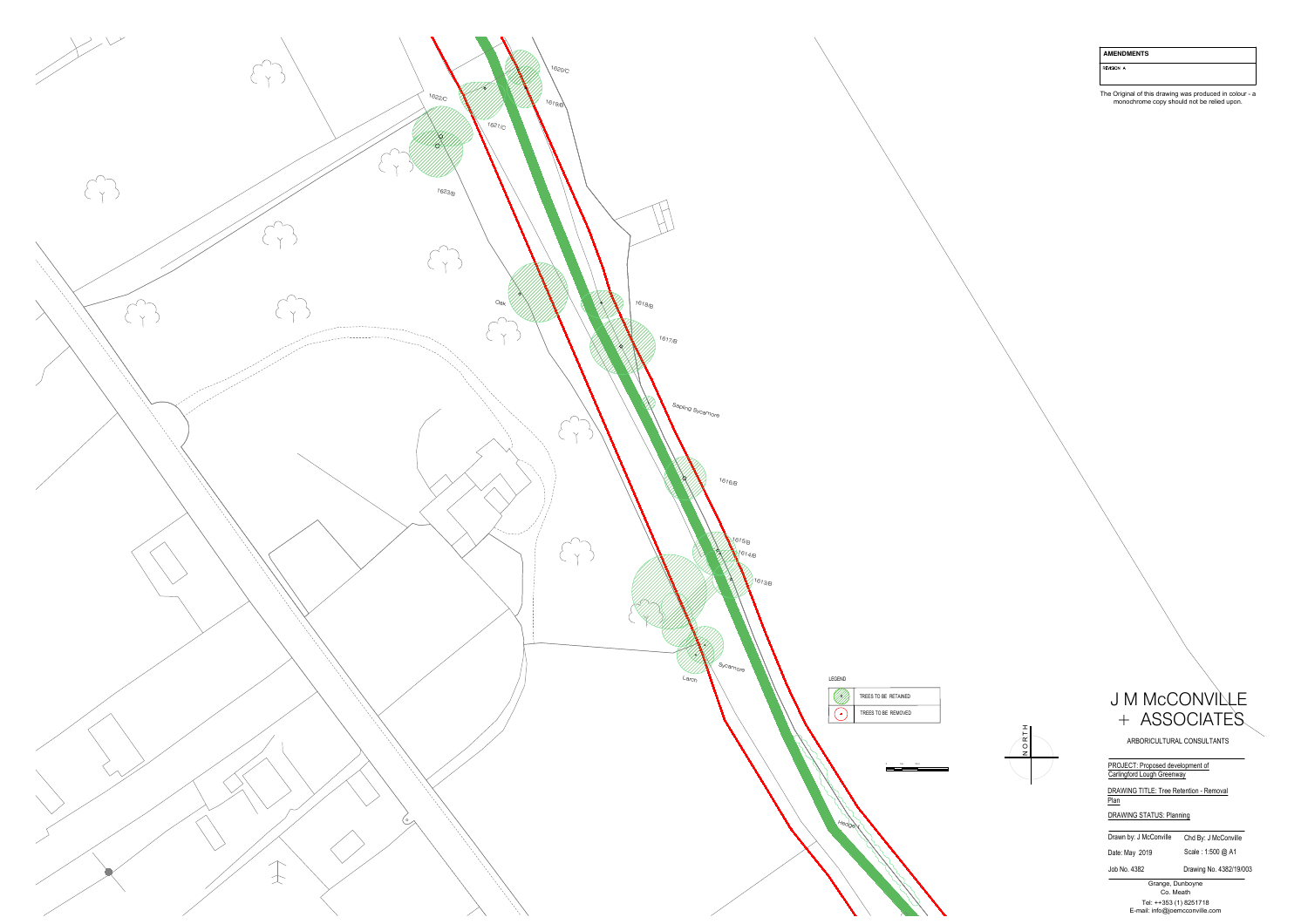![](_page_5_Picture_0.jpeg)

|  | <b>AMENDMENTS</b> |  |
|--|-------------------|--|
|  |                   |  |

REVISION A

# AMENDMENTS<br>
The Original of this distinctive varia produced in colour - a<br>
The Original of this distinctive varia produced in colour - a<br>
monoconomic capy should not be realist upon.<br>
PROJECT: Proposed development of<br>
DRAW

Date: May 2019 Scale : 1:500 @ A1<br>
Job No. 4382 Drawing No. 4382/19/004<br>
Grange, Dunboyne<br>
Co. Meath<br>
Tel: ++353 (1) 8251718<br>
E-mail: info@joemcconville.com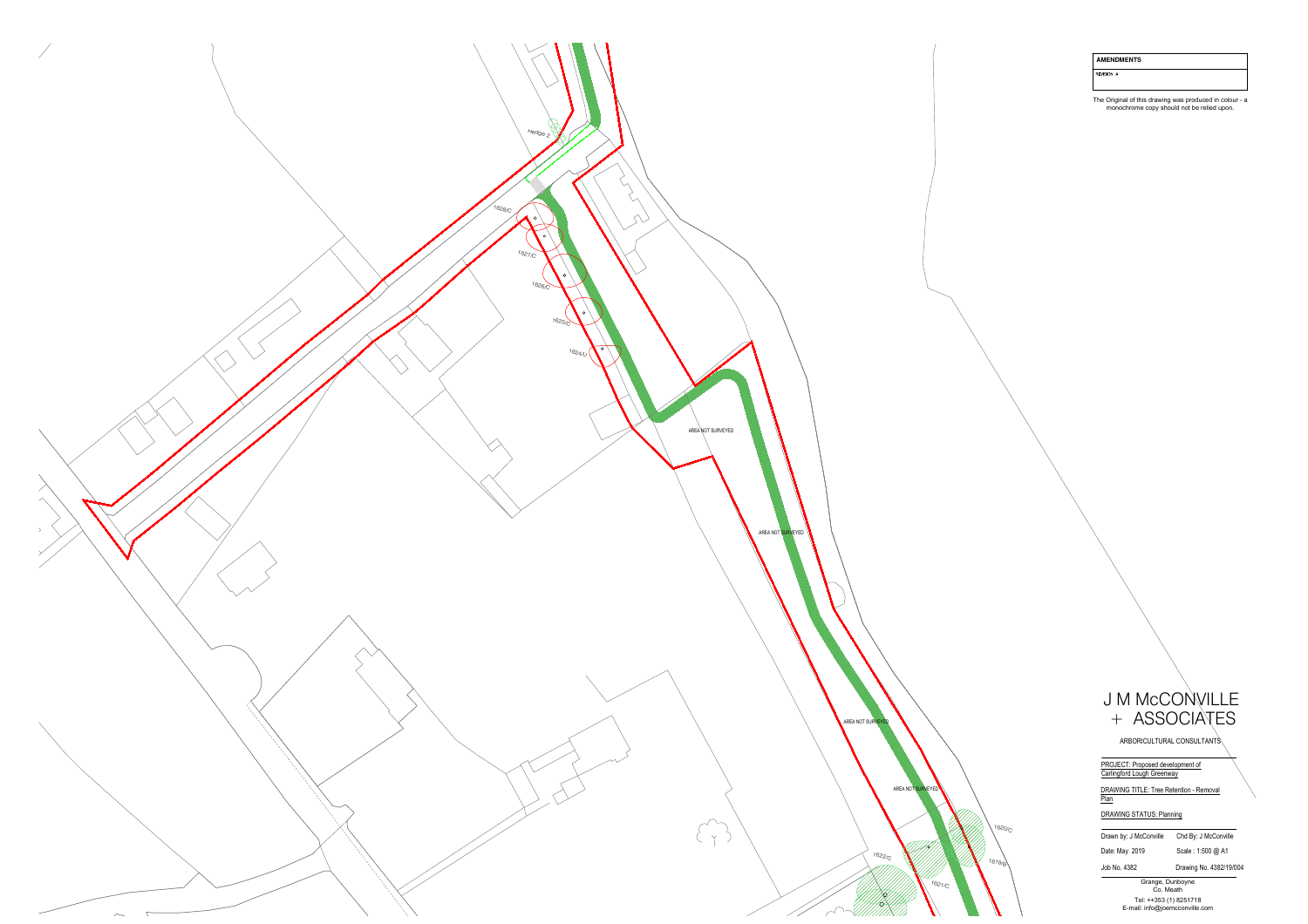![](_page_6_Picture_0.jpeg)

AMENDMENTS

REVISION A

The Original of this drawing was produced in colour - a<br>monochrome copy should not be relied upon.

![](_page_6_Figure_4.jpeg)

### U M MCCONVILLE<br>
+ ASSOCIATES<br>
ARBORICULTURAL CONSULTANTS<br>
PROJECT: Proposed development of<br>Carlingford Lough Greenway AMENDMENTS<br>
The Orginal of this distance variable conduction<br>
The Orginal of this distance variable conduction<br>
monocletionne copy should not be relied upon.<br>
MacAMENG TIME: The Relation - Ramond<br>
<u>DRAWING STATUS</u><br>
Distanc

ARBORICULTURAL CONSULTANTS<br>PROJECT: Proposed development of<br>Carlingford Lough Greenway

DRAWING TITLE: Tree Retention - Removal<br>
Plan<br>
DRAWING STATUS: Planning<br>
Drawn by: J McConville Chd By: J McConville

Date: May 2019 Scale : 1:500 @ A1<br>
Job No. 4382 Drawing No. 4382/19/005<br>
Grange, Dunboyne<br>
Co. Meath<br>
Tel: ++353 (1) 8251718<br>
E-mail: info@joemcconville.com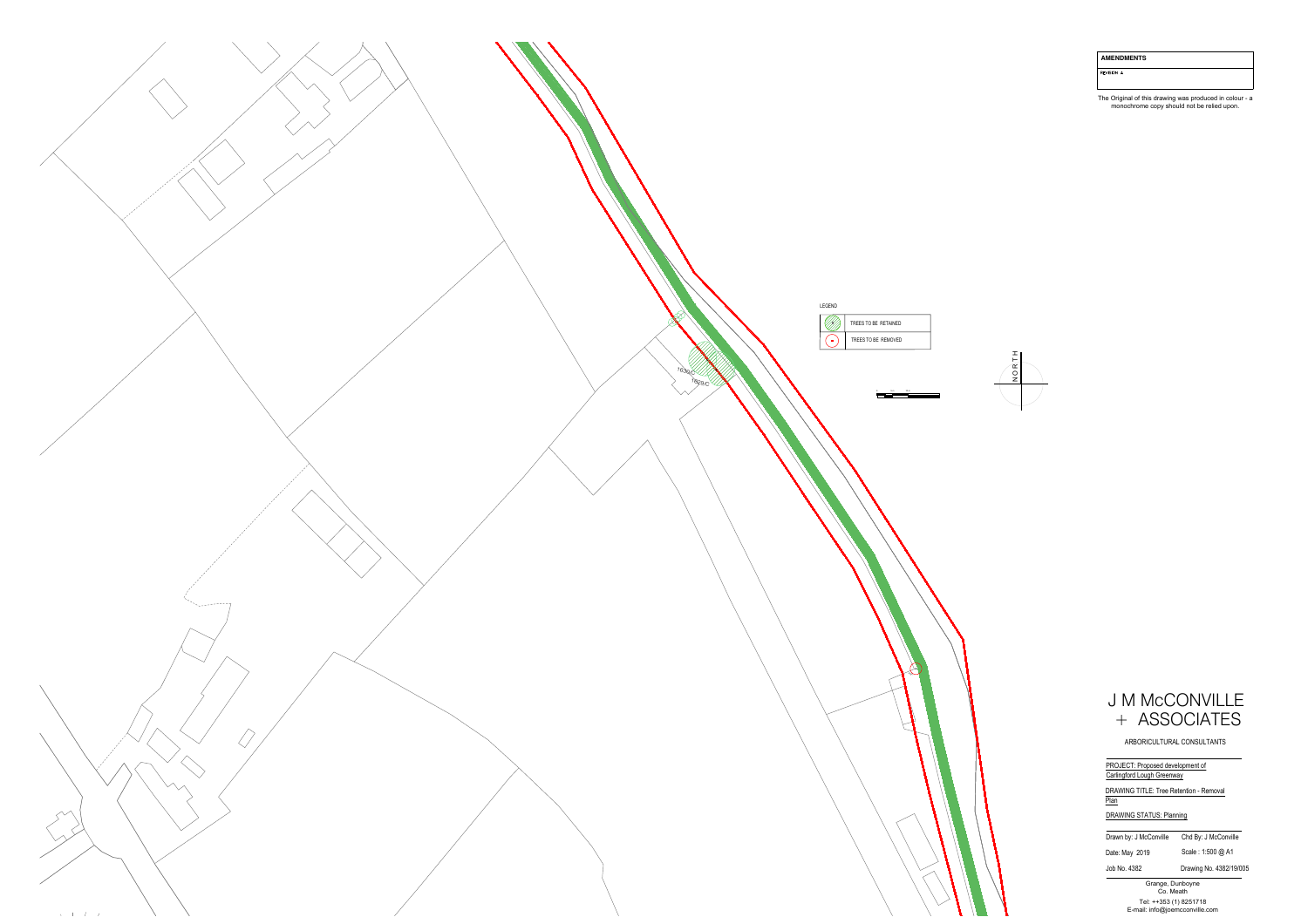![](_page_7_Picture_0.jpeg)

REVISION A September 2019 change of route

The Original of this drawing was produced in colour - a<br>monochrome copy should not be relied upon.

![](_page_7_Picture_4.jpeg)

ARBORICULTURAL CONSULTANTS<br>PROJECT: Proposed development of<br>Carlingford Lough Greenway

DRAWING TITLE: Tree Retention - Removal<br>
Plan<br>
DRAWING STATUS: Planning<br>
Drawn by: J McConville Chd By: J McConville

Date: May 2019 Scale : 1:500 @ A1<br>
Job No. 4382 Drawing No. 4382/19/006a<br>
Grange, Dunboyne<br>
Co. Meath<br>
Tel: ++353 (1) 8251718<br>
E-mail: info@joemcconville.com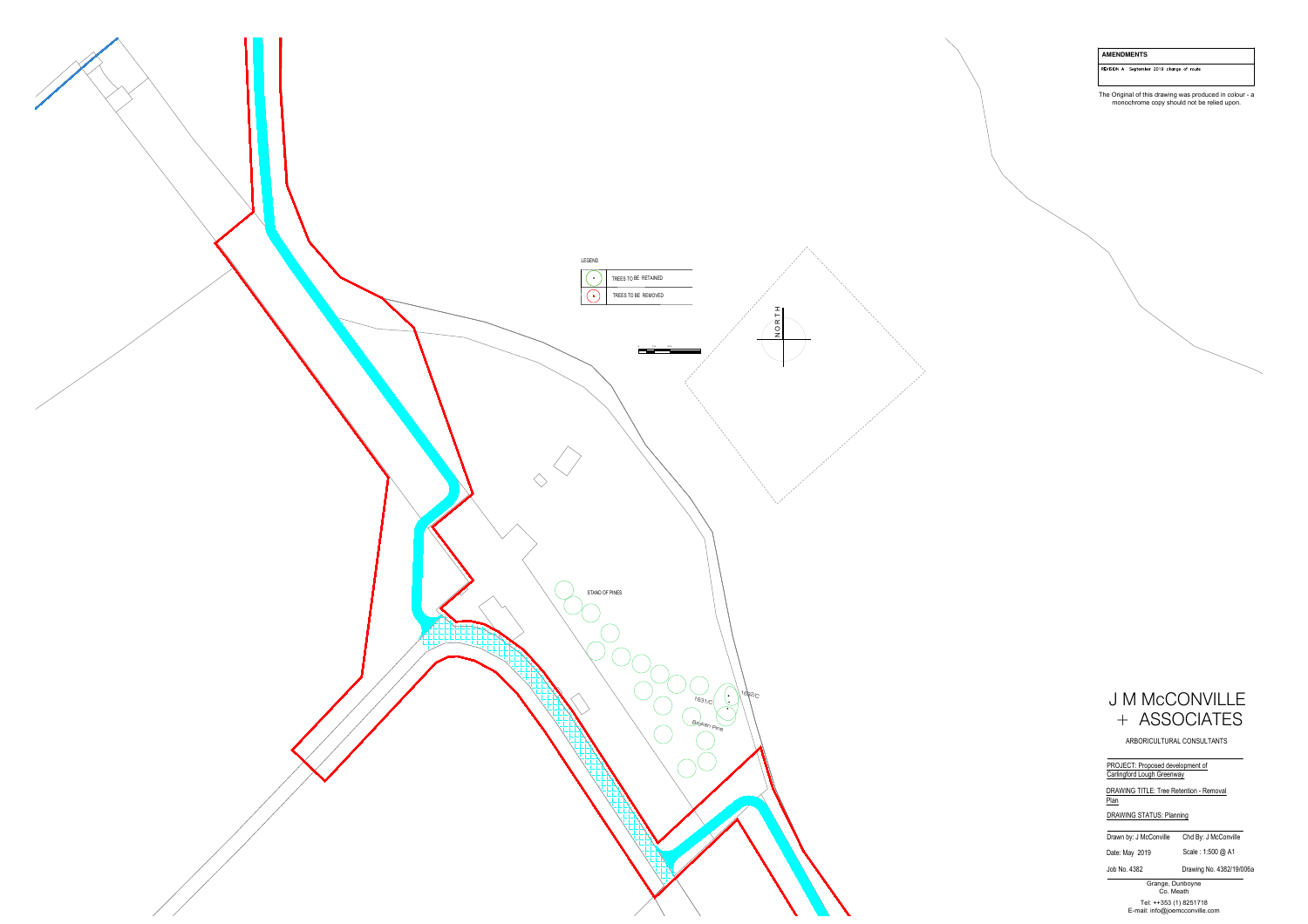![](_page_8_Figure_0.jpeg)

REVISION A September 2019 change of route

The Original of this drawing was produced in colour - a<br>monochrome copy should not be relied upon.

![](_page_8_Picture_4.jpeg)

![](_page_8_Picture_5.jpeg)

# AMENDAMENTS<br>
NEW DRAG (NOTE)<br>
The Crigorial of this distance was produced in colour - a<br>
monochrome copy should not be relied upon.<br>
ARSSO CIATES<br>
ARBOROULTURAL CONSULTANTS<br>
PROJECT: Proposed development of<br>
DRAWING STATUS

PROJECT: Proposed development of<br>
Carlingford Lough Greenway<br>
DRAWING TITLE: Tree Retention - Removal<br>
Plan<br>
DRAWING STATUS: Planning<br>
Trawn by: J McConville Chd By: J McConville

Date: May 2019 Scale : 1:500 @ A1<br>Job No. 4382 Drawing No. 4382/19/007a<br>Grange, Dunboyne<br>Co. Meath<br>Tel: ++353 (1) 8251718<br>E-mail: info@joemcconville.com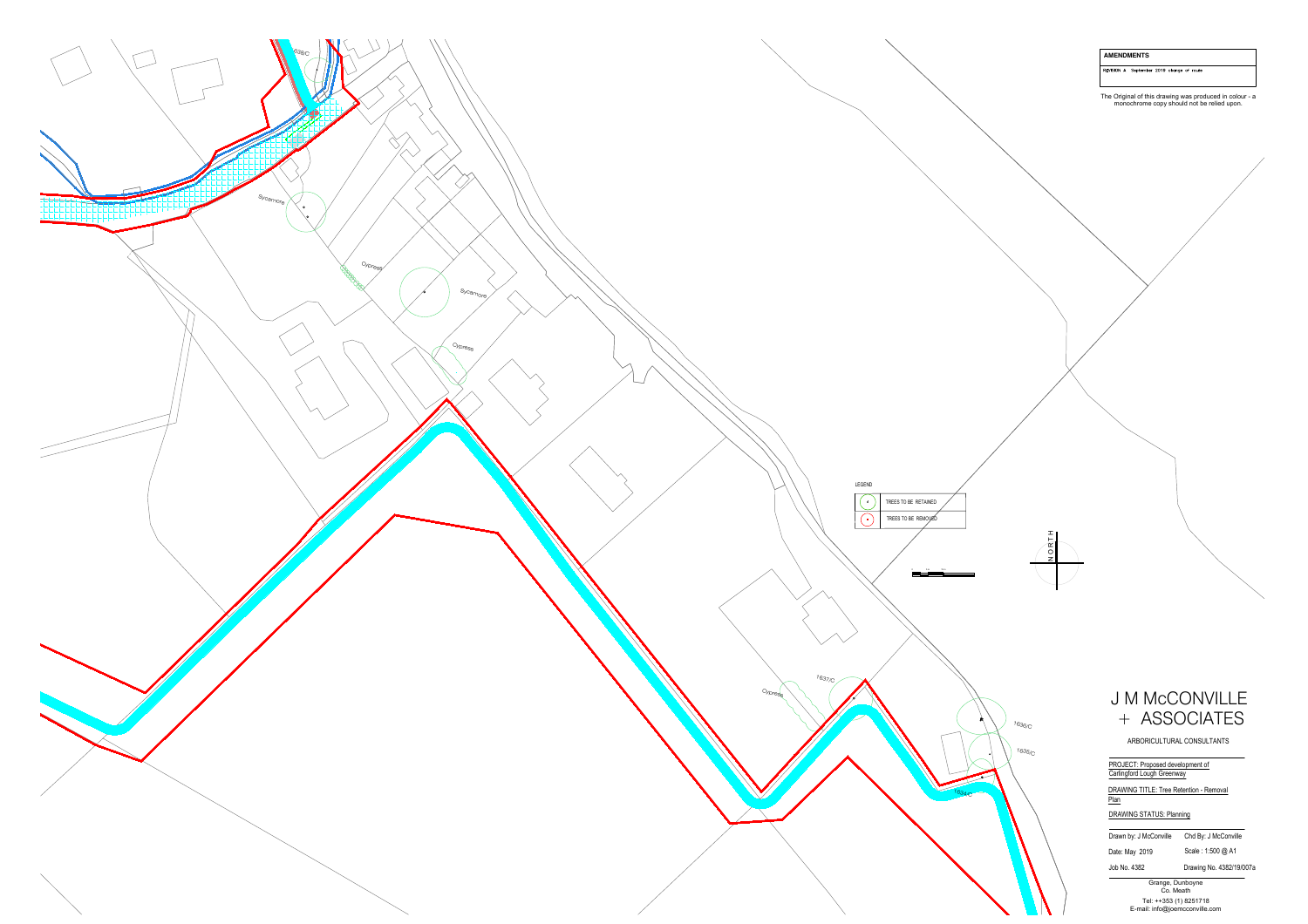![](_page_9_Figure_0.jpeg)

| <b>AMENDMENTS</b>                         |  |
|-------------------------------------------|--|
| REVISION A September 2019 change of route |  |

The Original of this drawing was produced in colour - a monochrome copy should not be relied upon.

![](_page_9_Picture_3.jpeg)

DRAWING TITLE: Tree Retention - Removal<br>
DRAWING STATUS: Planning<br>
Drawn by: J McConville Chd By: J McConville

Date: May 2019<br>
Job No. 4382<br>
Job No. 4382<br>
Grange, Dunboyne<br>
Co. Meath<br>
Tel: ++353 (1) 8251718<br>
E-mail: info@joemcconville.com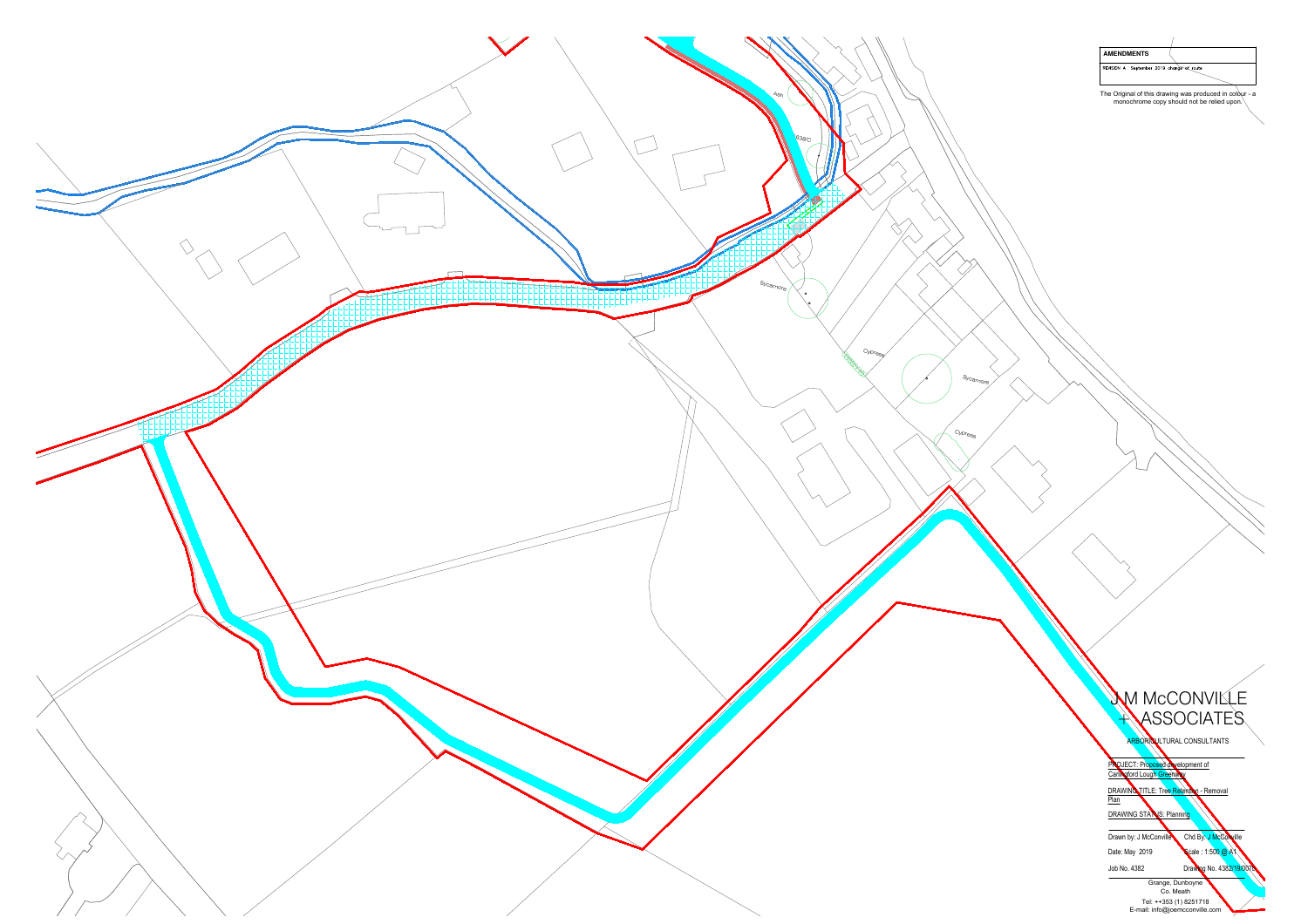![](_page_10_Figure_0.jpeg)

![](_page_10_Picture_1.jpeg)

ARBORICULTURAL CONSULTANTS<br>PROJECT: Proposed development of<br>Carlingford Lough Greenway

DRAWING TITLE: Tree Retention - Removal<br>
Plan<br>
DRAWING STATUS: Planning<br>
Drawn by: J McConville Chd By: J McConville

Date: May 2019 Scale : 1:500 @ A1<br>
Job No. 4382 Drawing No. 4382/19/008<br>
Grange, Dunboyne<br>
Co. Meath<br>
Tel: ++353 (1) 8251718<br>
E-mail: info@joemcconville.com